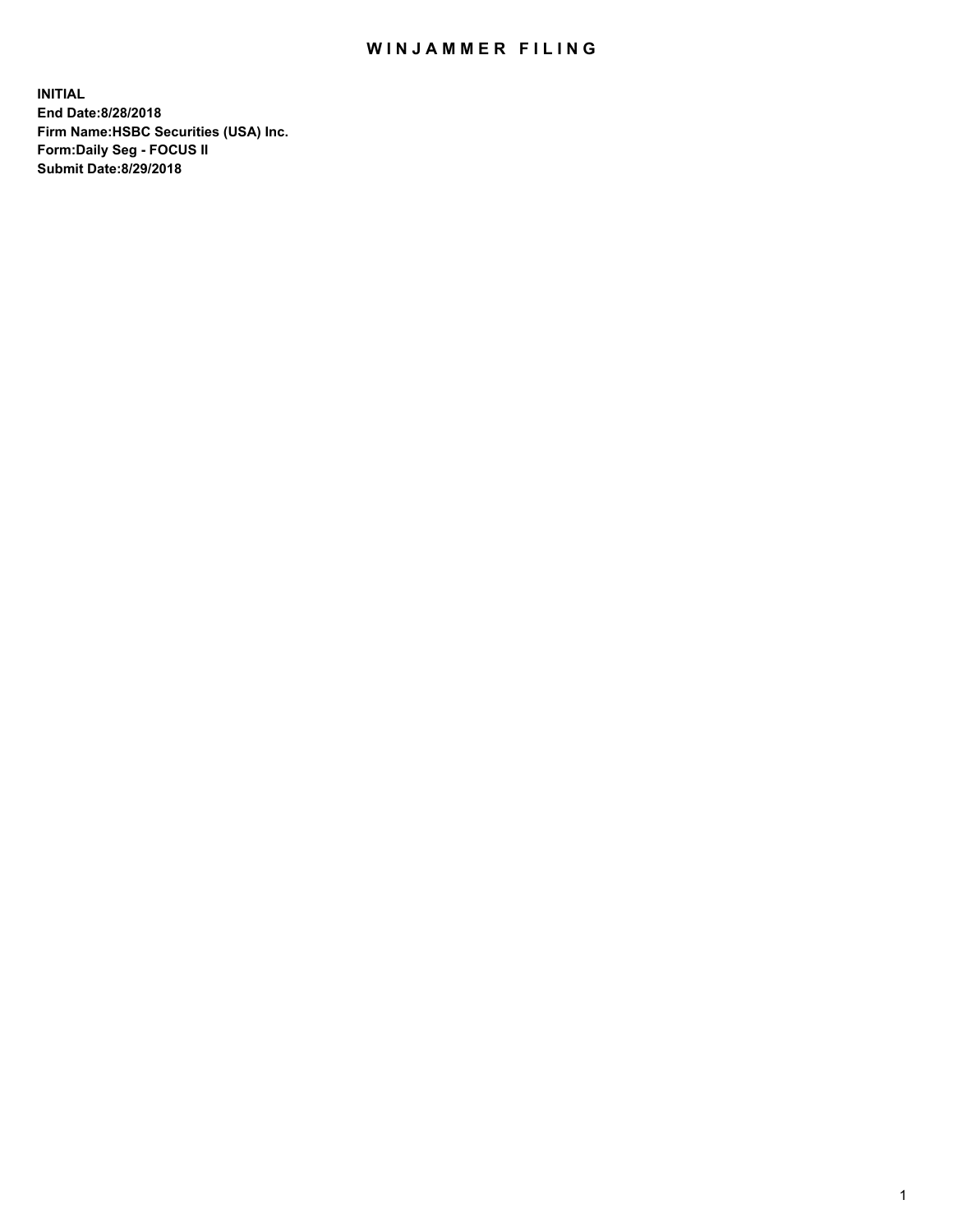**INITIAL End Date:8/28/2018 Firm Name:HSBC Securities (USA) Inc. Form:Daily Seg - FOCUS II Submit Date:8/29/2018 Daily Segregation - Cover Page**

| Name of Company                                                                                                                                                                                                                                                                                                                | <b>HSBC Securities (USA) Inc.</b>                                          |
|--------------------------------------------------------------------------------------------------------------------------------------------------------------------------------------------------------------------------------------------------------------------------------------------------------------------------------|----------------------------------------------------------------------------|
| <b>Contact Name</b>                                                                                                                                                                                                                                                                                                            | <b>Michael Vacca</b>                                                       |
| <b>Contact Phone Number</b>                                                                                                                                                                                                                                                                                                    | 212-525-7951                                                               |
| <b>Contact Email Address</b>                                                                                                                                                                                                                                                                                                   | michael.vacca@us.hsbc.com                                                  |
| FCM's Customer Segregated Funds Residual Interest Target (choose one):<br>a. Minimum dollar amount: ; or<br>b. Minimum percentage of customer segregated funds required:% ; or<br>c. Dollar amount range between: and; or<br>d. Percentage range of customer segregated funds required between:% and%.                         | 147,000,000<br>$\overline{\mathbf{0}}$<br>0 <sub>0</sub><br>0 <sub>0</sub> |
| FCM's Customer Secured Amount Funds Residual Interest Target (choose one):<br>a. Minimum dollar amount: ; or<br>b. Minimum percentage of customer secured funds required:% ; or<br>c. Dollar amount range between: and; or<br>d. Percentage range of customer secured funds required between:% and%.                           | 25,000,000<br><u>0</u><br>0 <sub>0</sub><br>0 <sub>0</sub>                 |
| FCM's Cleared Swaps Customer Collateral Residual Interest Target (choose one):<br>a. Minimum dollar amount: ; or<br>b. Minimum percentage of cleared swaps customer collateral required:% ; or<br>c. Dollar amount range between: and; or<br>d. Percentage range of cleared swaps customer collateral required between:% and%. | 95,000,000<br><u>0</u><br>00<br>0 <sub>0</sub>                             |

Attach supporting documents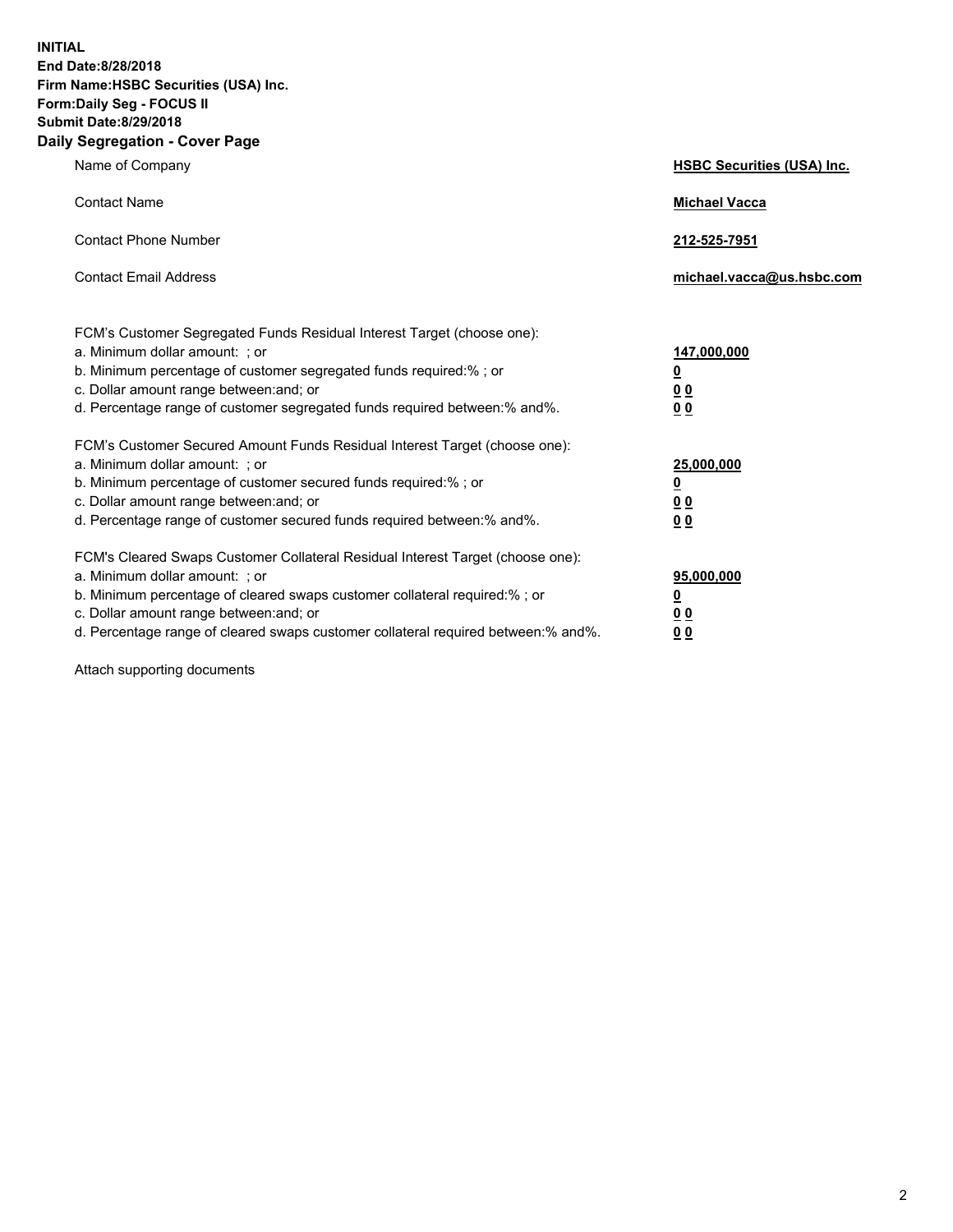**INITIAL End Date:8/28/2018 Firm Name:HSBC Securities (USA) Inc. Form:Daily Seg - FOCUS II Submit Date:8/29/2018 Daily Segregation - Secured Amounts** Foreign Futures and Foreign Options Secured Amounts Amount required to be set aside pursuant to law, rule or regulation of a foreign government or a rule of a self-regulatory organization authorized thereunder **0** [7305] 1. Net ledger balance - Foreign Futures and Foreign Option Trading - All Customers A. Cash **121,366,531** [7315] B. Securities (at market) **126,543,462** [7317] 2. Net unrealized profit (loss) in open futures contracts traded on a foreign board of trade **-16,361,094** [7325] 3. Exchange traded options a. Market value of open option contracts purchased on a foreign board of trade **0** [7335] b. Market value of open contracts granted (sold) on a foreign board of trade **0** [7337] 4. Net equity (deficit) (add lines 1. 2. and 3.) **231,548,899** [7345] 5. Account liquidating to a deficit and account with a debit balances - gross amount **1,374,819** [7351] Less: amount offset by customer owned securities **-1,371,259** [7352] **3,560** [7354] 6. Amount required to be set aside as the secured amount - Net Liquidating Equity Method (add lines 4 and 5) **231,552,459** [7355] 7. Greater of amount required to be set aside pursuant to foreign jurisdiction (above) or line 6. **231,552,459** [7360] FUNDS DEPOSITED IN SEPARATE REGULATION 30.7 ACCOUNTS 1. Cash in banks A. Banks located in the United States **71,137,979** [7500] B. Other banks qualified under Regulation 30.7 **0** [7520] **71,137,979** [7530] 2. Securities A. In safekeeping with banks located in the United States **62,220,639** [7540] B. In safekeeping with other banks qualified under Regulation 30.7 **0** [7560] **62,220,639** [7570] 3. Equities with registered futures commission merchants A. Cash **0** [7580] B. Securities **0** [7590] C. Unrealized gain (loss) on open futures contracts **0** [7600] D. Value of long option contracts **0** [7610] E. Value of short option contracts **0** [7615] **0** [7620] 4. Amounts held by clearing organizations of foreign boards of trade A. Cash **0** [7640] B. Securities **0** [7650] C. Amount due to (from) clearing organization - daily variation **0** [7660] D. Value of long option contracts **0** [7670] E. Value of short option contracts **0** [7675] **0** [7680] 5. Amounts held by members of foreign boards of trade A. Cash **85,406,589** [7700] B. Securities **64,322,823** [7710] C. Unrealized gain (loss) on open futures contracts **-16,361,094** [7720] D. Value of long option contracts **0** [7730] E. Value of short option contracts **0** [7735] **133,368,318** [7740] 6. Amounts with other depositories designated by a foreign board of trade **0** [7760] 7. Segregated funds on hand **0** [7765] 8. Total funds in separate section 30.7 accounts **266,726,936** [7770] 9. Excess (deficiency) Set Aside for Secured Amount (subtract line 7 Secured Statement Page 1 from Line 8) **35,174,477** [7380] 10. Management Target Amount for Excess funds in separate section 30.7 accounts **25,000,000** [7780]

11. Excess (deficiency) funds in separate 30.7 accounts over (under) Management Target **10,174,477** [7785]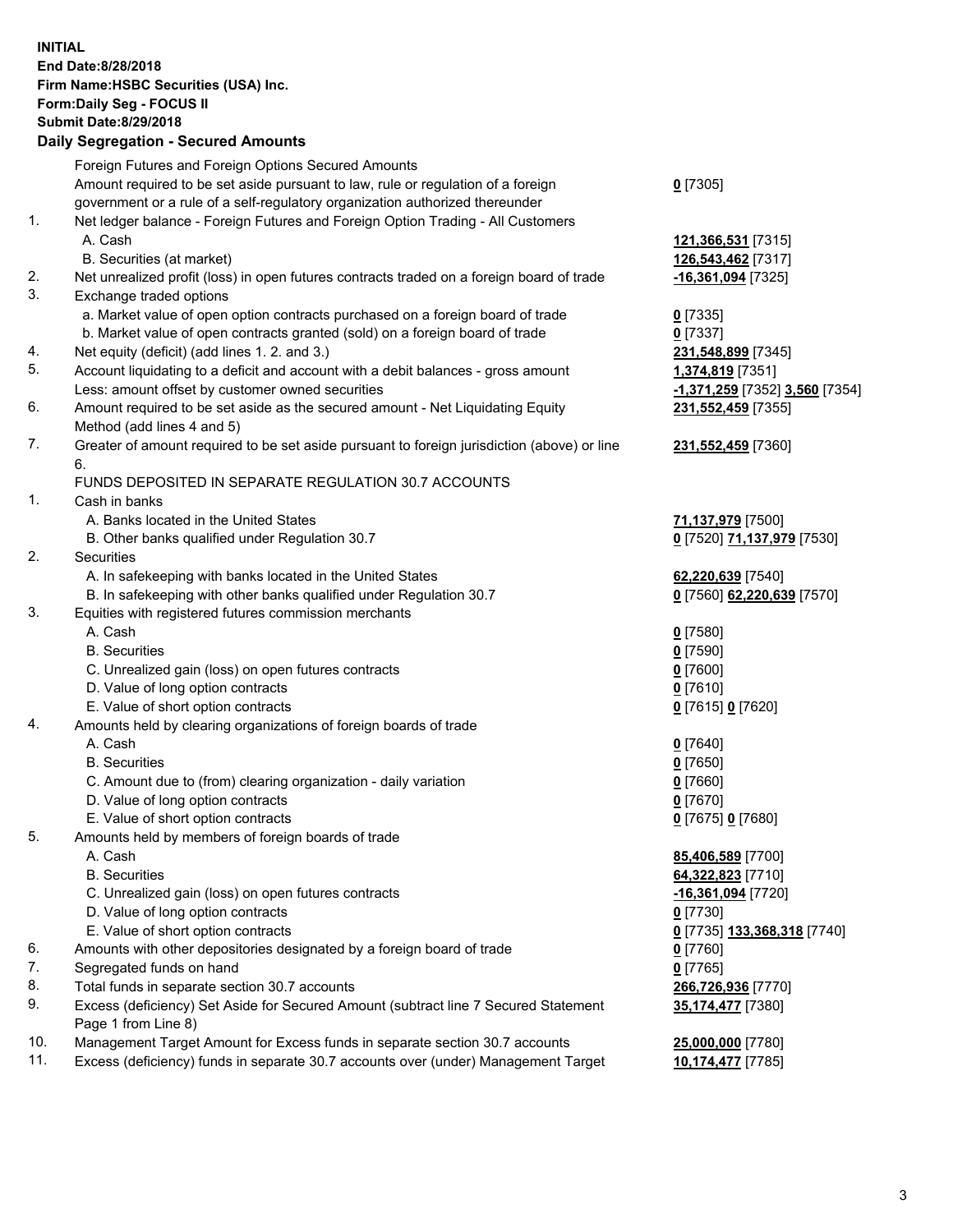**INITIAL End Date:8/28/2018 Firm Name:HSBC Securities (USA) Inc. Form:Daily Seg - FOCUS II Submit Date:8/29/2018 Daily Segregation - Segregation Statement** SEGREGATION REQUIREMENTS(Section 4d(2) of the CEAct) 1. Net ledger balance A. Cash **179,603,015** [7010] B. Securities (at market) **1,486,996,496** [7020] 2. Net unrealized profit (loss) in open futures contracts traded on a contract market **245,656,257** [7030] 3. Exchange traded options A. Add market value of open option contracts purchased on a contract market **388,235,629** [7032] B. Deduct market value of open option contracts granted (sold) on a contract market **-189,540,614** [7033] 4. Net equity (deficit) (add lines 1, 2 and 3) **2,110,950,783** [7040] 5. Accounts liquidating to a deficit and accounts with debit balances - gross amount **8,314,802** [7045] Less: amount offset by customer securities **-8,122,275** [7047] **192,527** [7050] 6. Amount required to be segregated (add lines 4 and 5) **2,111,143,310** [7060] FUNDS IN SEGREGATED ACCOUNTS 7. Deposited in segregated funds bank accounts A. Cash **34,202,924** [7070] B. Securities representing investments of customers' funds (at market) **0** [7080] C. Securities held for particular customers or option customers in lieu of cash (at market) **251,818,011** [7090] 8. Margins on deposit with derivatives clearing organizations of contract markets A. Cash **412,819,576** [7100] B. Securities representing investments of customers' funds (at market) **127,253,294** [7110] C. Securities held for particular customers or option customers in lieu of cash (at market) **1,149,603,720** [7120] 9. Net settlement from (to) derivatives clearing organizations of contract markets **282,333** [7130] 10. Exchange traded options A. Value of open long option contracts **388,235,629** [7132] B. Value of open short option contracts **-189,540,614** [7133] 11. Net equities with other FCMs A. Net liquidating equity **10,116,955** [7140] B. Securities representing investments of customers' funds (at market) **0** [7160] C. Securities held for particular customers or option customers in lieu of cash (at market) **0** [7170] 12. Segregated funds on hand **85,574,765** [7150] 13. Total amount in segregation (add lines 7 through 12) **2,270,366,593** [7180] 14. Excess (deficiency) funds in segregation (subtract line 6 from line 13) **159,223,283** [7190] 15. Management Target Amount for Excess funds in segregation **147,000,000** [7194] 16. Excess (deficiency) funds in segregation over (under) Management Target Amount **12,223,283** [7198]

Excess